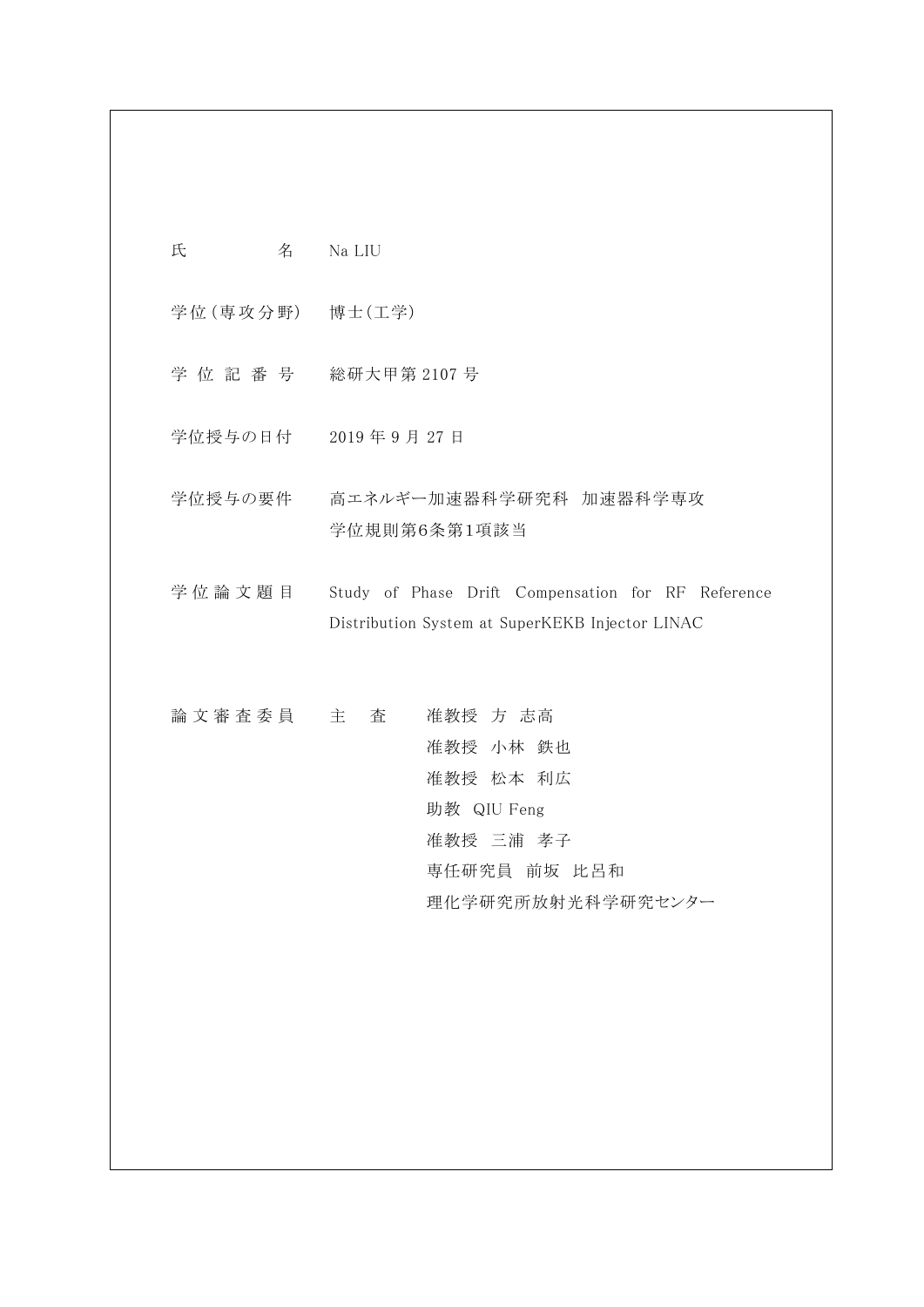## **Summary of Doctoral Thesis**

Name in full Na LIU

Title Study of Phase Drift Compensation for RF Reference Distribution System at SuperKEKB Injector LINAC

My doctor thesis mainly consists of two parts: one is the radio frequency (RF) reference phase stabilization for SuperKEKB linear accelerator (LINAC), the other is the phase drift compensation between LINAC master oscillator (MO) and ring MO.

SuperKEKB is an upgrade project with 40 times higher design luminosity than the KEKB accelerator. The low-emittance and high-current beam is required. The SuperKEKB injector LINAC comprises 600 m long straight beam lines, which consist of 8 sectors (sector A-C and 1-5). The main accelerating structures are operated at 2856 MHz (S-band). The 2856 MHz reference signal, generated by the 571.2 MHz LINAC MO (LMO), is converted to the optical signal by an optical transmitter (E/O) and distributed to each sector over hundreds of meters (max. 380 m) long phase stabilized optical fiber (PSOF). The transmitted optical signal is converted to 2856 MHz RF signal by an optical receiver (O/E) at each sector and used for low level RF (LLRF) system. The propagation time delay of PSOF is 5 ps/km/°C. The PSOF is distributed in the LINAC gallery where the temperature is controlled within  $\pm 1^{\circ}C$  by the air conditioners and the humidity is not stabilized. The transmitted phase drift is estimated as  $\pm 2^{\circ}$  at 2856 MHz in case of 380 m PSOF with  $\pm 1^{\circ}$ C temperature fluctuation. Furthermore, the transmitted phase also suffers slow drift due to the humidity fluctuation. The transmitted phase drift becomes larger. The phase regulation for the reference phase is necessary.

For SuperKEKB, the requirement of the energy spread at the end of injector LINAC is 0.07% with the rectangular beam and 4nC bunch charge. So I estimated the RF reference phase stability according to the energy spread. Taking the intra-bunch energy spread caused by wakefield, the klystron high voltage fluctuation and the low-lever RF (LLRF) control unit stability into consideration, the requirement of the RF reference phase stability is estimated as 0.2° (RMS) at 2856 MHz corresponding to 195 fs (RMS) including short-term timing jitter and long-term phase drift. The integral timing jitter of 2856 MHz RF reference phase at each sector is measured by the signal source analyzer and all the jitter was found to be less than 150 fs (RMS) from 10 Hz to 10 MHz. Thus, the long-term phase drift should be less than  $0.13^{\circ}$  (RMS) at 2856 MHz corresponding to 125 fs (RMS). Stabilization of RF reference phase for long distance transmission is very important for stable RF operation. The motivation is to propose a RF reference phase stabilization system for SuperKEKB injector LINAC to fulfill the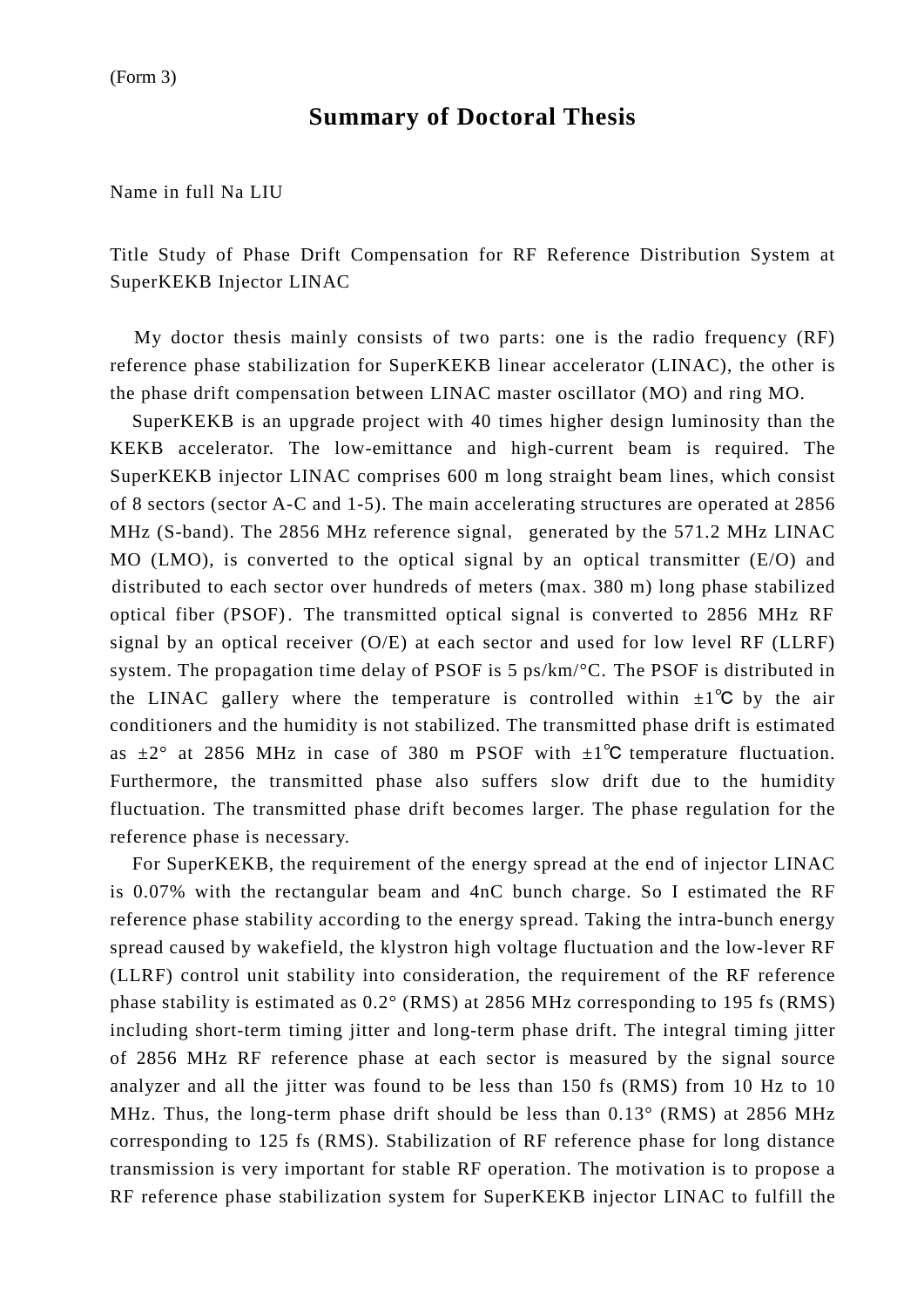requirement.

To monitor the long-term phase drift, the phase monitor system is constructed in the digital field programmable gate array (FPGA) board. The 2856 MHz RF signal is down converted to the intermediate frequency (IF, 14.28 MHz) by mixing with the local oscillator (LO, 2870.28 MHz). The IF signal is sampled by 16-bit analog-to-digital converter (ADC) with the sampling rate (SR) of 114.24 MSPS. The in-phase (I) and quadrature (Q) components of IF signal are calculated in the FPGA board and the RF phase (φ) is obtained by  $\varphi = \tan^{-1}(Q/I)$ . More than 5° phase drift was observed for the transmitted phase, including one pair of E/O and O/E, and different lengths of PSOF. And it's also found out that the phase drift depends on the slow temperature and humidity fluctuation in LINAC gallery, where the temperature is controlled within  $28\pm1$ °C and the relative humidity fluctuation is fluctuated from 10%RH to 50%RH. To evaluate the phase drift contribution of E/O and O/E, and different lengths of PSOF , the temperature and humidity coefficients are measured by the network analyzer. The estimated phase drift is almost matched with the measurement result.

To measure and compensate the long-term phase drift, several schemes of RF reference phase stabilization system are proposed and tested in the laboratory, including the wavelength division multiplexing (WDM) technique and the optic circulator technique. 120 m PSOF is used for the performance evaluation, which is situated inside the temperature and humidity controlled chamber to change the temperature and humidity near PSOF. The same technique is adopted to detect the phase drift of long optical link. To compensate the phase drift, the mechanical variable optical delay line (VODL) and the piezo-driven fiber stretcher (PDFS) are widely used for optical length control. The VODL is driven by a stepping motor with low resolution and large optical delay range up to hundreds of millimeters. The PDFS is driven by an electrical piezo with high resolution and small optical delay range limited to several millimeters. In our case, the RF phase at 2856 MHz is very sensitive to the mechanical structure so that the VODL is used for coarse control. For precise optical length control, PDFS is adopted for the phase drift compensation. In the demonstration, we focus on the precise control.

At the beginning stage, we constructed the phase stabilization system with WDM technique. Different optical wavelengths with 1310 nm and 1550 nm are applied for the forward ( $\lambda_1 = 1310 \text{ nm}$ ) and backward ( $\lambda_2 = 1550 \text{ nm}$ ) signal transmission. The temperature near PSOF is changed from 20℃ to 40℃ and down to 20℃with stable humidity 40%RH so that more than 5° phase drift is monitored. With feedback, the transmitted phase still has 0.5° (pk-pk) drift at 2856 MHz. It is found out that the transmitted phase stability depends on the temperature near PSOF. We measured the temperature coefficient of 120 m PSOF with 1310 nm and 1550 nm, the difference is 0.047°/℃. With 20℃ temperature fluctuation, the phase difference between forward phase and backward phase is 0.494° which is consistent with the measurement result. Thus, this residual phase error is caused by the large wavelength difference ( $\Delta\lambda$  =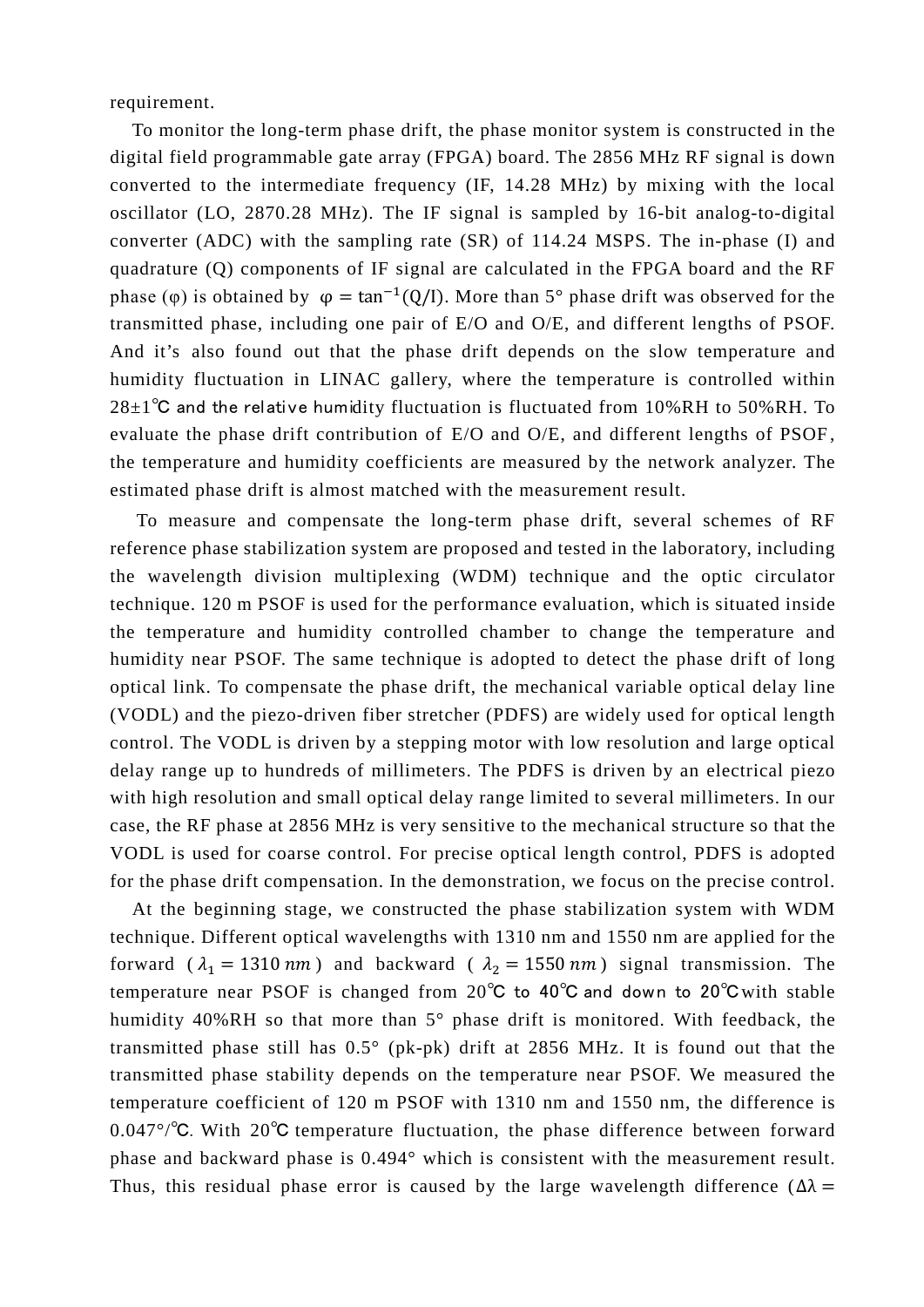240 nm). Hence, the close wavelengths with 1550.02 nm and 1551.72 nm ( $\Delta \lambda = 1.6$  nm) are applied. The performance is highly improved. This technique is already used in the RF reference distribution system at KEKB ring.

With the optic circulator scheme, the same optical wavelength ( $\lambda = 1550 \text{ nm}$ ) is firstly applied for the forward and backward signal transmission to minimize the phase error caused by the wavelength difference. The wavelength difference between forward and backward signal is less than  $\pm 0.1$  nm. With the same temperature setup mentioned above, the transmitted phase can be stabilized within 60 fs to 130 fs (peak to peak) which fulfilled the requirement 125 fs (RMS). We also applied the different optical wavelengths ( $\lambda_1 = 1550.02$  nm,  $\lambda_2 = 1551.72$  nm,  $\Delta\lambda = 1.6$  nm) for the forward and backward signal transmission. With feedback, the transmitted phase can be stabilized within 130 fs (peak to peak) which also fulfilled the requirement. For all the experiments, the feedback system and RF/optic components are located inside the temperature stabilized chamber with  $28\pm0.1^{\circ}$ C to minimize the system phase drift. The system phase drift is also rejected by the reference tracking method.

The other main part of my PhD work is to develop the phase drift compensation between LINAC MO and ring MO (RMO). The injector LINAC delivers low emittance electron and positron beams to the damping ring (DR) and the main rings (MR). The injector LINAC, MR, and DR have their own independent MOs. They are synchronized with 10 MHz trigger generated by the main master oscillator (MMO). The DR MO and RMO are operated at 508.9 MHz and the phase drift between them is controlled within  $\pm 0.1^{\circ}$  (pk-pk). The frequency of LMO is 571.2 MHz but the phase drift between LMO and RMO is not stabilized. Phase difference of several degrees is observed between LMO and RMO. This phase difference significantly affects the beam performance of bunch compression system (BCS) from DR to LINAC (RTL) and the beam injection to MR. The beam injection phase from LINAC to the rings should be stabilized less than  $\pm 0.1^{\circ}$  (pk-pk) at 508.9 MHz for long-term stable beam injection. Thus, the phase drift compensation system between LMO and RMO is implemented at LINAC.

To monitor the LMO and RMO which have difference frequencies and remove the effects of temperature and humidity drift of the measurement system, the direct sampling technique is adopted for phase detection. In this method, these two different frequency signals are directly sampled by ADC using the common sampling rate. The 124.63 MHz sampling rate is carefully chosen for the phase monitor system owing to lower jitter and averaging effect. More than 8° (pk-pk) phase drift are observed between LMO and RMO. We found out that this phase drift depends on the room temperature of KEKB control room where the MR MO is located. Furthermore, the slow drift of the beam energy after the BCS cavity had strong correlation with the MO phase difference. To improve the beam performance after BCS, the phase difference between two MOs is compensated by the MO phase shifter. The MO phase difference is stabilized within 0.018 ° (RMS) at 571.2 MHz corresponding to 0.09° (RMS) at 2856 MHz which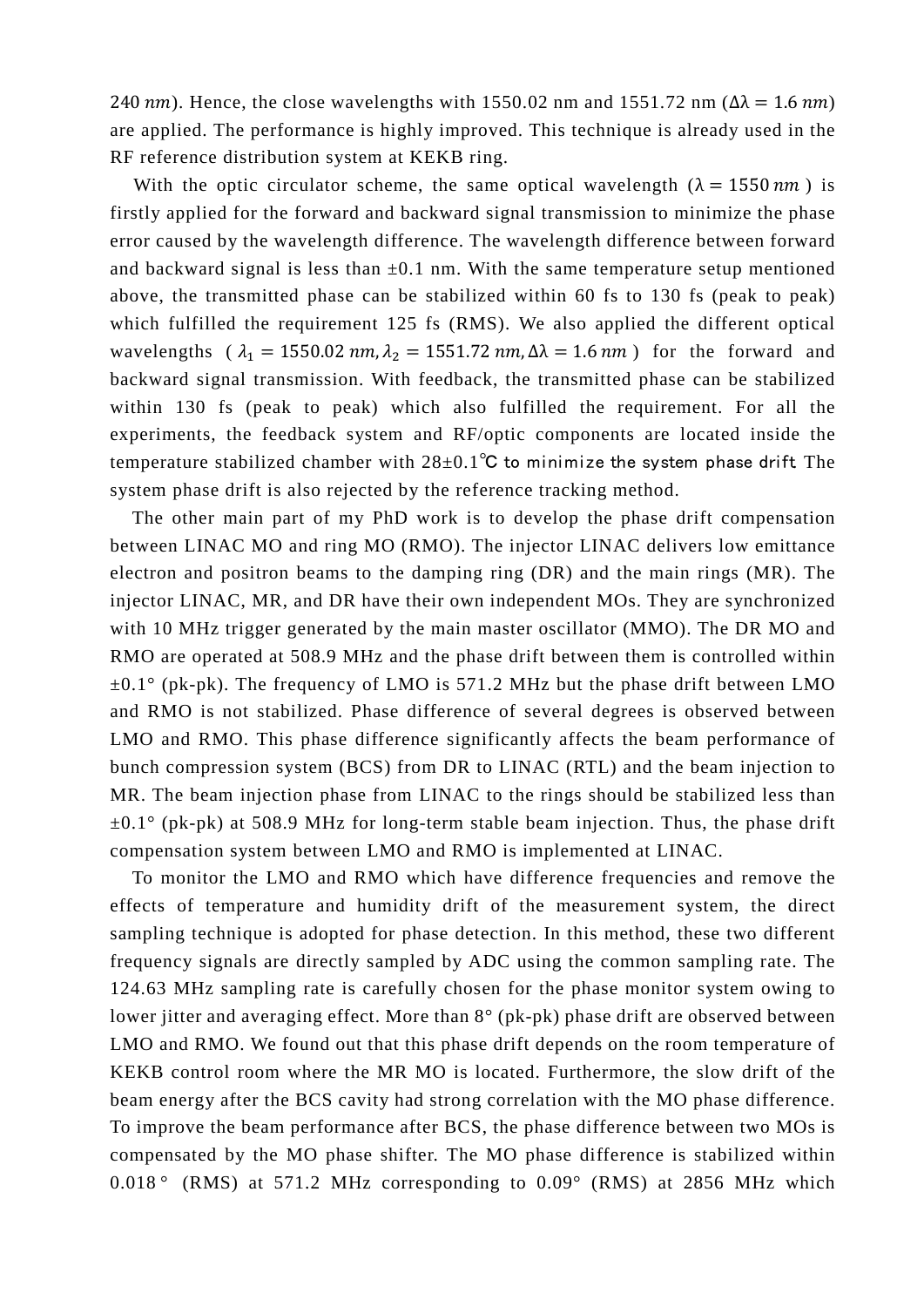fulfilled the requirement 0.3° (RMS) for BCS accelerating structure. The slow drift of the beam energy after the BCS cavity is compensated. This MO phase stability also fulfilled the requirement  $\pm 0.1^{\circ}$  (pk-pk) at 508.9 MHz for stable beam injection.

For the first part of my PhD work, a phase stabilization system with optic circulators is developed and the performance is evaluated. The phase drift is compensated by the PDFS for precise control. The transmitted phase can be stabilized within 70 to 130 fs (pk-pk) which fulfilled the requirement 125 fs (RMS). However, we found out that the transmitted phase is affected by the humidity. For higher stability, it's better to seal the optical components with stable humidity. For the other part of my work, the LMO and RMO signals are monitored by direct sampling technique with the common sampling rate. The phase drift compensation system is developed and used in the SuperKEKB operation. The MO phase difference is stabilized within 0.018° (RMS) at 571.2 MHz which fulfilled the requirement. It is expected to make more effort to the MR beam injection.